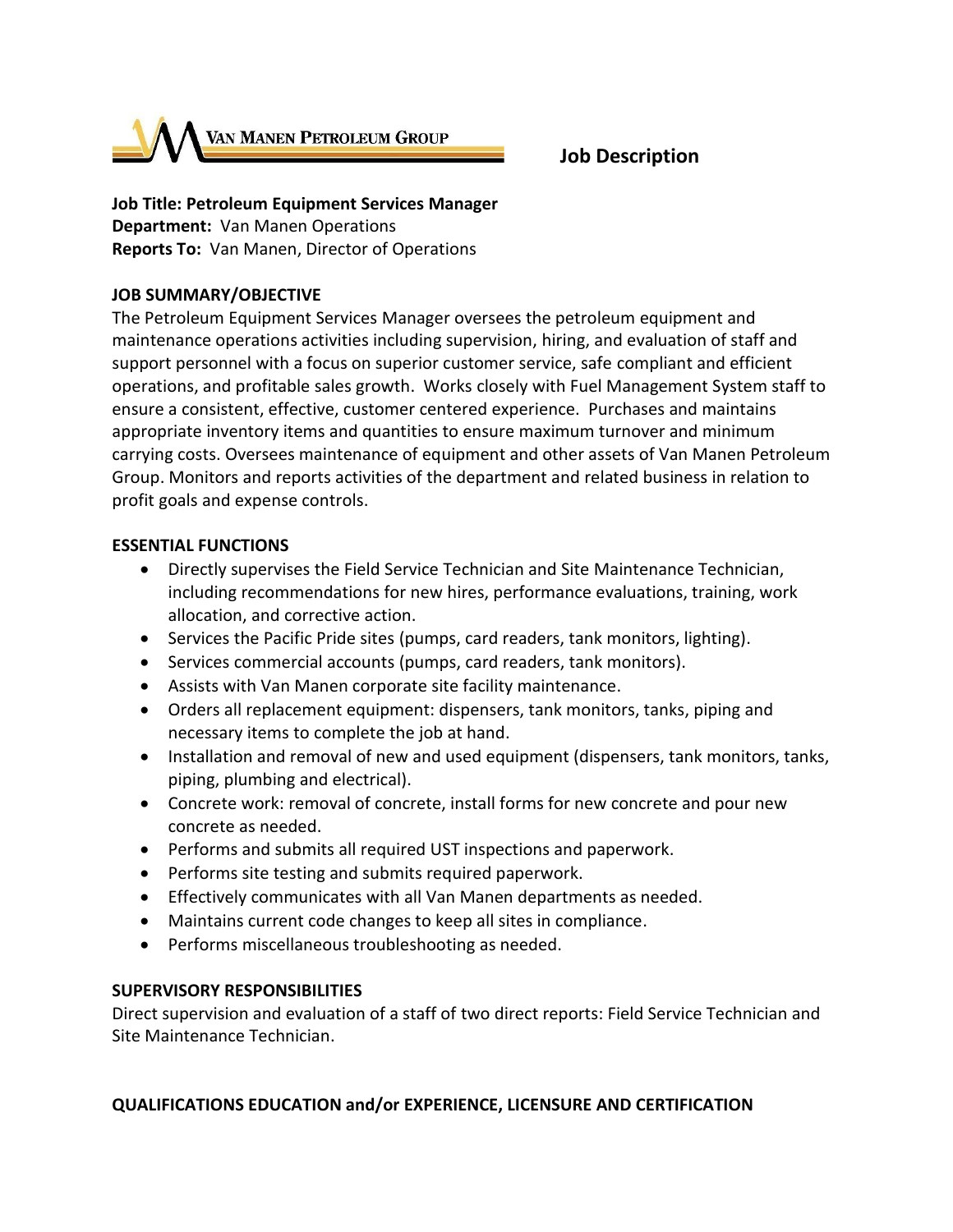Bachelor's degree (B.A.) from four-year university OR minimum of five years of operations supervisory experience in a warehouse environment (petroleum product distribution preferred).

To perform this job successfully, an individual must be able to perform each essential duty satisfactorily. The requirements listed below are representative of the knowledge, skill, and/or ability required. Reasonable accommodations may be made to enable individuals with disabilities to perform the essential functions.

- Ability to read, analyze, and interpret general business periodicals, professional journals, technical procedures, or governmental regulations.
- Ability to write reports, business correspondence, and create and edit procedure manuals.
- Ability to effectively present information and respond to questions from groups of managers, employees, customers, prospects, and the public.
- Ability to calculate figures and amounts such as discounts, interest, commissions, proportions, percentages, area, circumference, and volume.
- Ability to apply concepts of such as fractions, percentages, ratios, and proportions to practical situations.
- Ability to solve practical problems and deal with a variety of concrete variables in situations where only limited standardization exists.
- Ability to interpret a variety of instructions furnished in written, oral, diagram, or schedule form.
- Required: Michigan Class A & B UST System Operator Certification. Maintains a valid Michigan Driver's License. Must be certified to operate hi-lo and other vehicle equipment.
- Electrician's Journeymen's License preferred.

## **PHYSICAL DEMANDS and WORK ENVIRONMENT**

The physical demands and work environment characteristics described here are representative of those that an employee may encounter while performing the essential functions of this job. Reasonable accommodations may be made to enable individuals with disabilities to perform the essential functions.

Job sites (outdoor and indoor): the employee must be able to lift and/or move up to 50 pounds regularly and occasionally lift and/or move up to 100 pounds safely using proper lifting techniques. Specific vision abilities required by this job include close vision, color vision, and ability to adjust focus. The noise level in the work environment is typical of commercial warehouse operations and includes truck and machinery noise. There is some exposure to physical risk typical of these operations including the movement of goods to and from delivery vehicles and storage locations. The employee must always be prepared to work in the 'elements'/Michigan climate-from sunshine and high humidity to wind and snow and subzero temperatures.